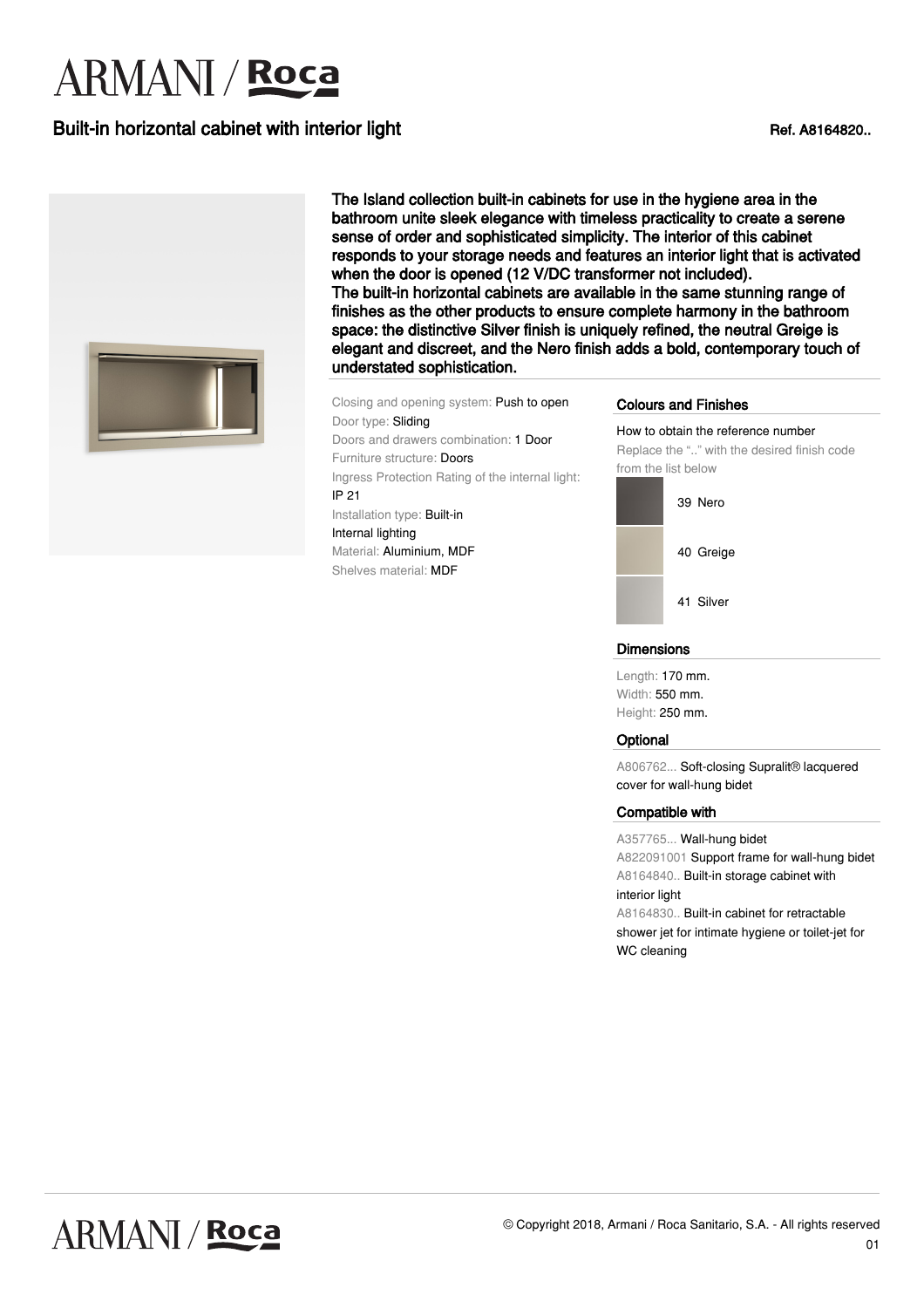

### Built-in horizontal cabinet with interior light Ref. A8164820..

### Technical drawings



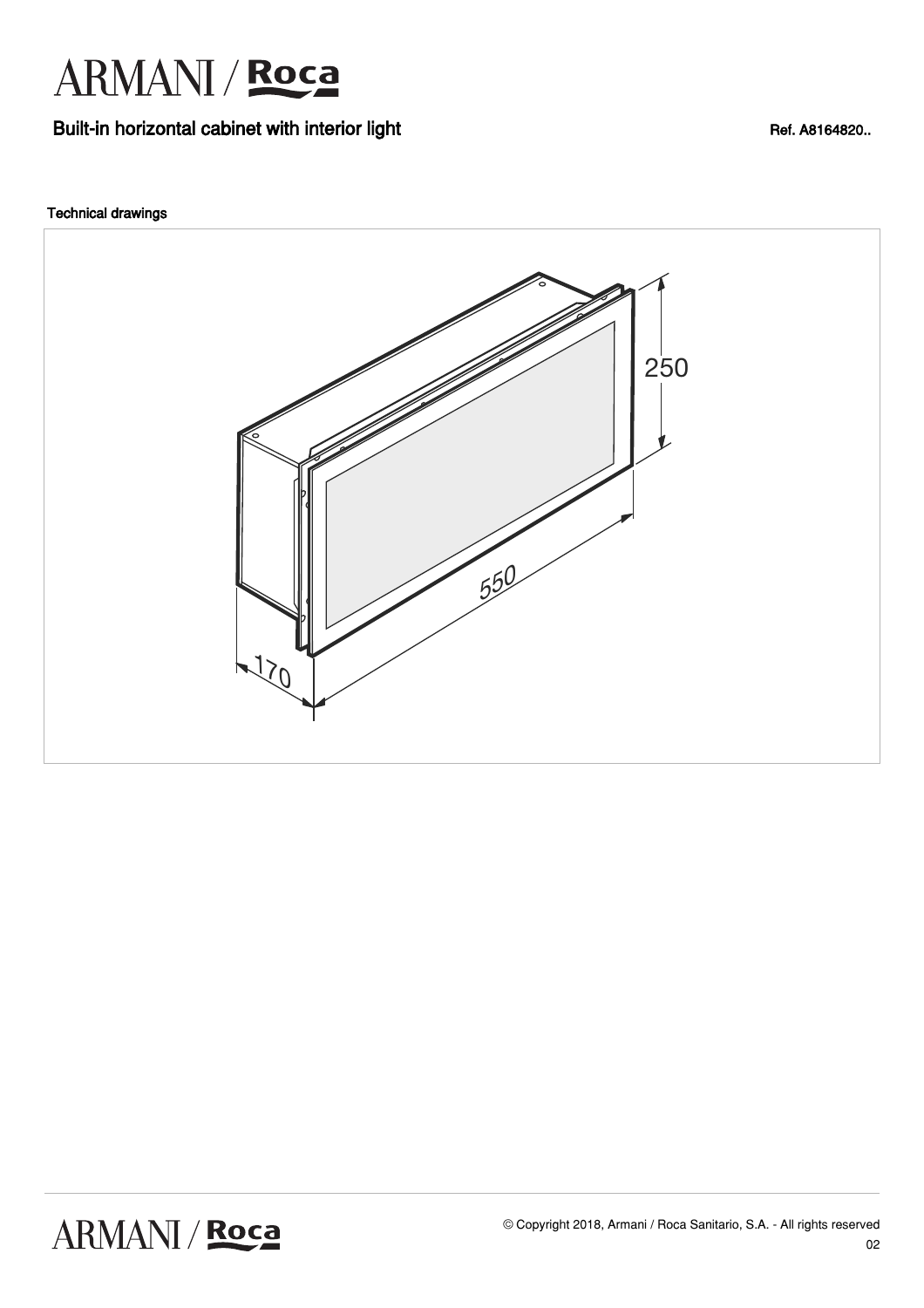## ARMANI / Roca

## Built-in horizontal cabinet with interior light Ref. A8164820..